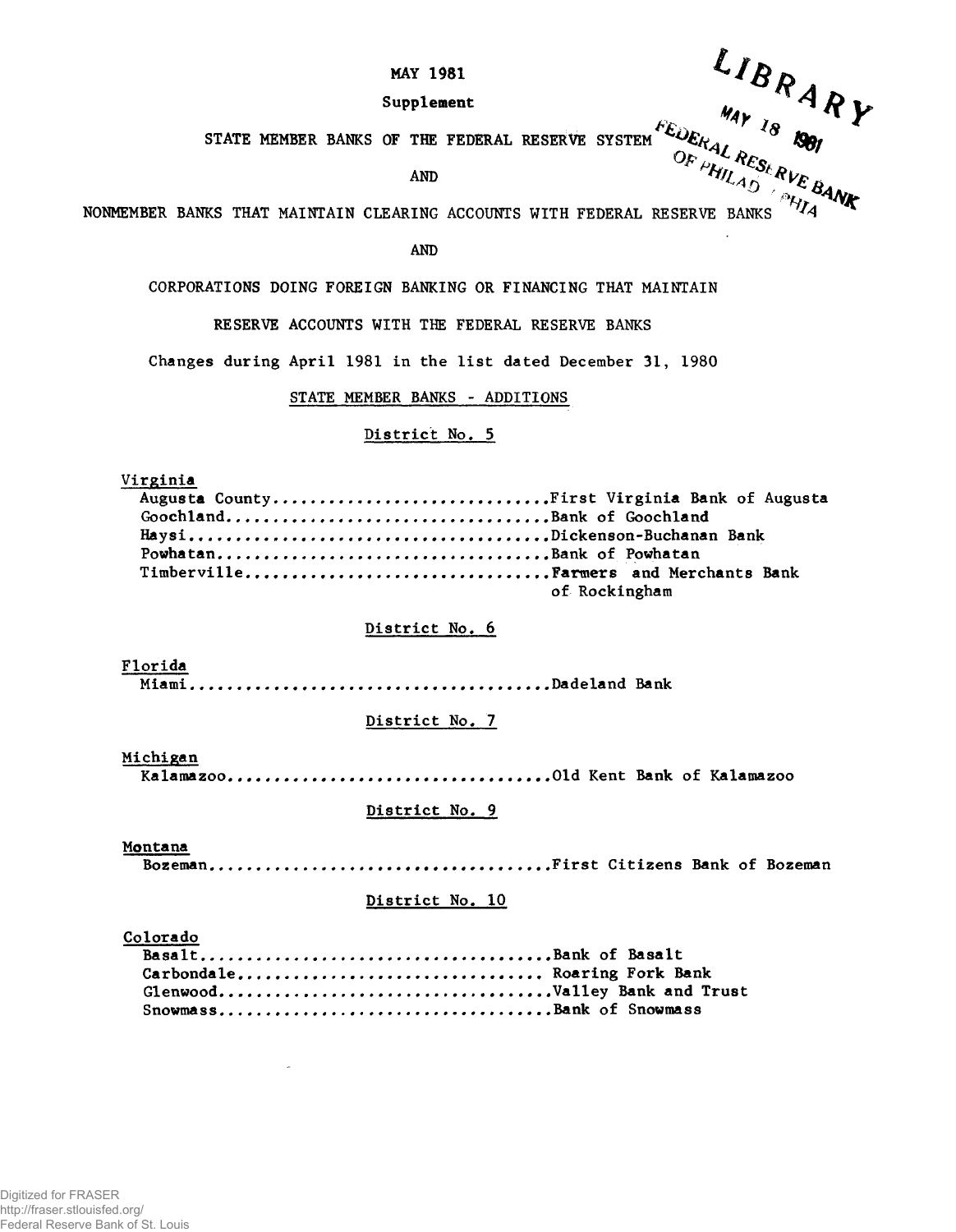# STATE MEMBER BANKS - ELIMINATIONS

## District No. 6

Mississippi Poplarville.............................. First Citizens Bank and Trust Company 1/ STATE MEMBER BANKS - OTHER CHANGES District No. 2 New Jersey N ew ark.. F i d e l i t y Union T ru st Company (Title changed to Fidelity Union Bank  $4-1-81$ District No. 7 Michigan C la r e . C it iz e n s Bank and T ru st Company (Title changed to Chemical Bank Clare 4-1-81) Wisconsin M ilw aukee . ..................................................... ..............N o rth rid g e Bank ( T i t l e changed to Heritage Bank Northridge  $4 - 27 - 81$ CHANGES IN CORPORATIONS ENGAGED IN FOREIGN BANKING AND FINANCING ADDITIONS District No. 6 Florida Miami A m erican S e c u r ity Bank International OTHER CHANGES  $\sim$ District No. 1 Massachusetts B o sto n .......... New England M erchant Bank International, an Edge Act Corporation, location changed from Boston, Massachusetts to Miami, Florida District No. 2 New York New Y o rk ................................. ..................................................Bank o f C a lifo r n ia I n t e r n a t io n a l, an Edge Act Corporation, has moved from 45 Wall Street, New York, N. Y., to 400 California Street, San Francisco, CA.